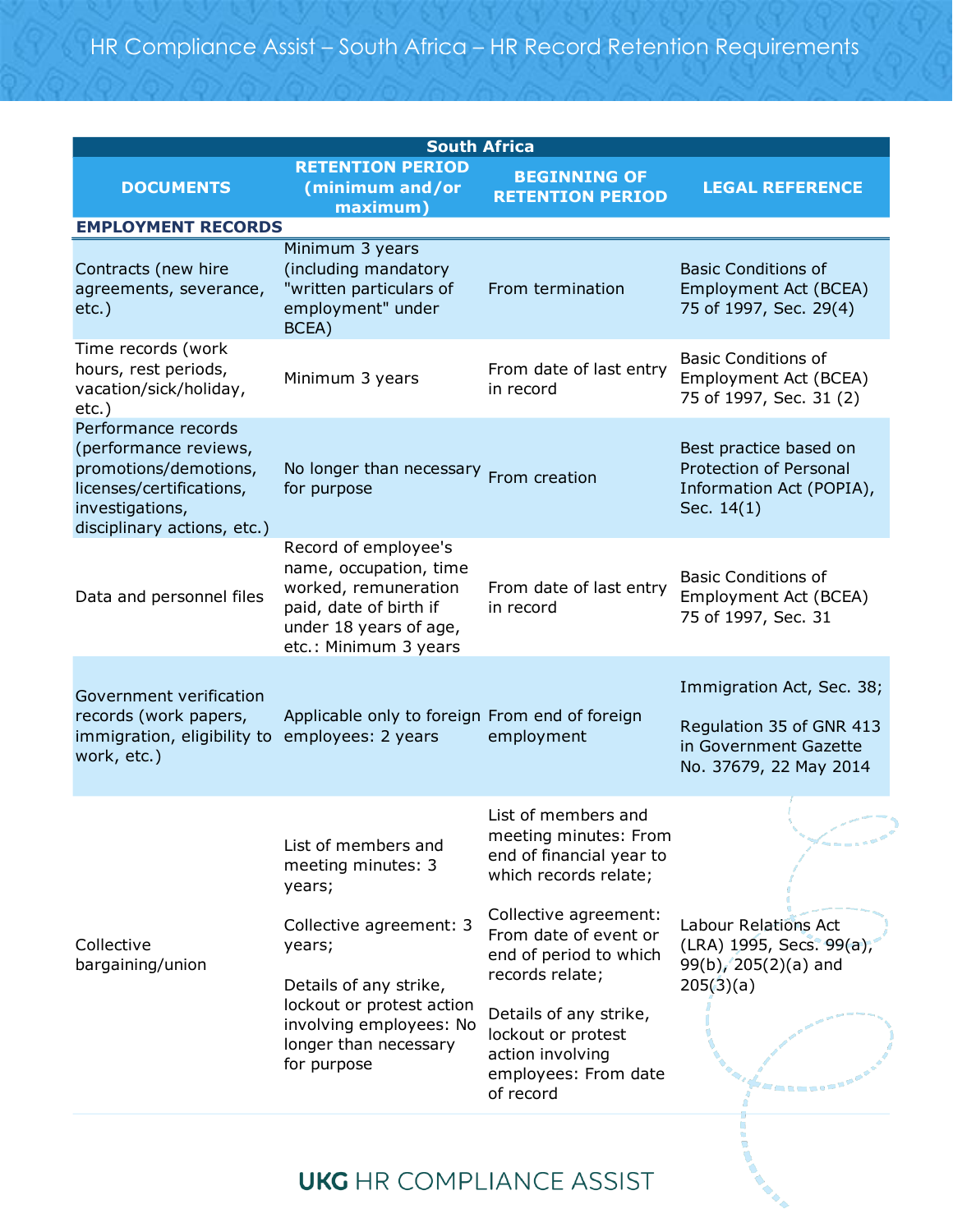| <b>DOCUMENTS</b>                                                                                 | <b>RETENTION PERIOD</b><br>(minimum and/or<br>maximum)                                                                                                                                               | <b>BEGINNING OF</b><br><b>RETENTION PERIOD</b>                                                                                                    | <b>LEGAL REFERENCE</b>                                                                                                                                                                                                                                     |
|--------------------------------------------------------------------------------------------------|------------------------------------------------------------------------------------------------------------------------------------------------------------------------------------------------------|---------------------------------------------------------------------------------------------------------------------------------------------------|------------------------------------------------------------------------------------------------------------------------------------------------------------------------------------------------------------------------------------------------------------|
| <b>EMPLOYMENT RECORDS (continued)</b>                                                            |                                                                                                                                                                                                      |                                                                                                                                                   |                                                                                                                                                                                                                                                            |
| Background checks and<br>drug tests                                                              | No longer than necessary From creation<br>for purpose                                                                                                                                                |                                                                                                                                                   | Best practice based on<br><b>Protection of Personal</b><br>Information Act (POPIA),<br>Sec. 14(1)                                                                                                                                                          |
| Acknowledgements,<br>policy agreements and<br>required notices                                   | Not prescribed                                                                                                                                                                                       | N/A                                                                                                                                               | N/A                                                                                                                                                                                                                                                        |
| Recruitment (interview<br>notes, resumes/CVs,<br>reference checks, etc.)                         | Retain for a reasonable<br>period of time after<br>position is filled and no<br>longer than necessary<br>for purpose                                                                                 | From creation                                                                                                                                     | Best practice based on<br><b>Protection of Personal</b><br>Information Act (POPIA),<br>Sec. 14(1); Code of Good<br>Practice on the<br>Integration of<br><b>Employment Equity into</b><br>Human<br>Resource Policies and<br>Practices, 2005, Item<br>7.3.28 |
| Tracking/recordings<br>(biometric, geo-location,<br>online tracking, camera<br>recordings, etc.) | No longer than necessary From creation<br>for purpose                                                                                                                                                |                                                                                                                                                   | Best practice based on<br>Protection of Personal<br>Information Act (POPIA),<br>Sec. $14(1)$                                                                                                                                                               |
| <b>BENEFIT/PENSION/EQUITY RECORDS</b>                                                            |                                                                                                                                                                                                      |                                                                                                                                                   |                                                                                                                                                                                                                                                            |
| Benefits (plan<br>documents, enrollment<br>records)                                              | Not prescribed                                                                                                                                                                                       | N/A                                                                                                                                               | N/A                                                                                                                                                                                                                                                        |
| Pension and retirement<br>records                                                                | Remuneration records<br>reflecting pension<br>contributions and<br>deductions (for income<br>tax compliance):<br>Minimum 5 years, No<br>maximum;<br>For basic conditions of<br>employment compliance | Remuneration records:<br>From date of<br>submission of tax<br>return or from end of<br>tax period;<br>For basic conditions of<br>employment: From | Tax Administration Act 28<br>of 2011, Sec. 29(3)(a);<br><b>Basic Conditions of</b><br>Employment Act (BCEA),<br>Sec. $31(1)(e)$                                                                                                                            |
|                                                                                                  | purposes: Minimum 3<br>years, no maximum<br>period                                                                                                                                                   | date of last entry in the<br>record                                                                                                               |                                                                                                                                                                                                                                                            |
| Equity records                                                                                   | Copy of employment<br>equity plan and copy of<br>Sec. 21 of EEA Report: 5<br>Years                                                                                                                   | <b>Employment equity</b><br>plan: After plan<br>expiration; Sec. 21 of<br>EEA report: After<br>report submitted to<br><b>Director General</b>     | <b>Employment Equity Act</b><br>Regulations 2014,<br>Regulation $9(3)$ and $10(9)$                                                                                                                                                                         |

## **UKG** HR COMPLIANCE ASSIST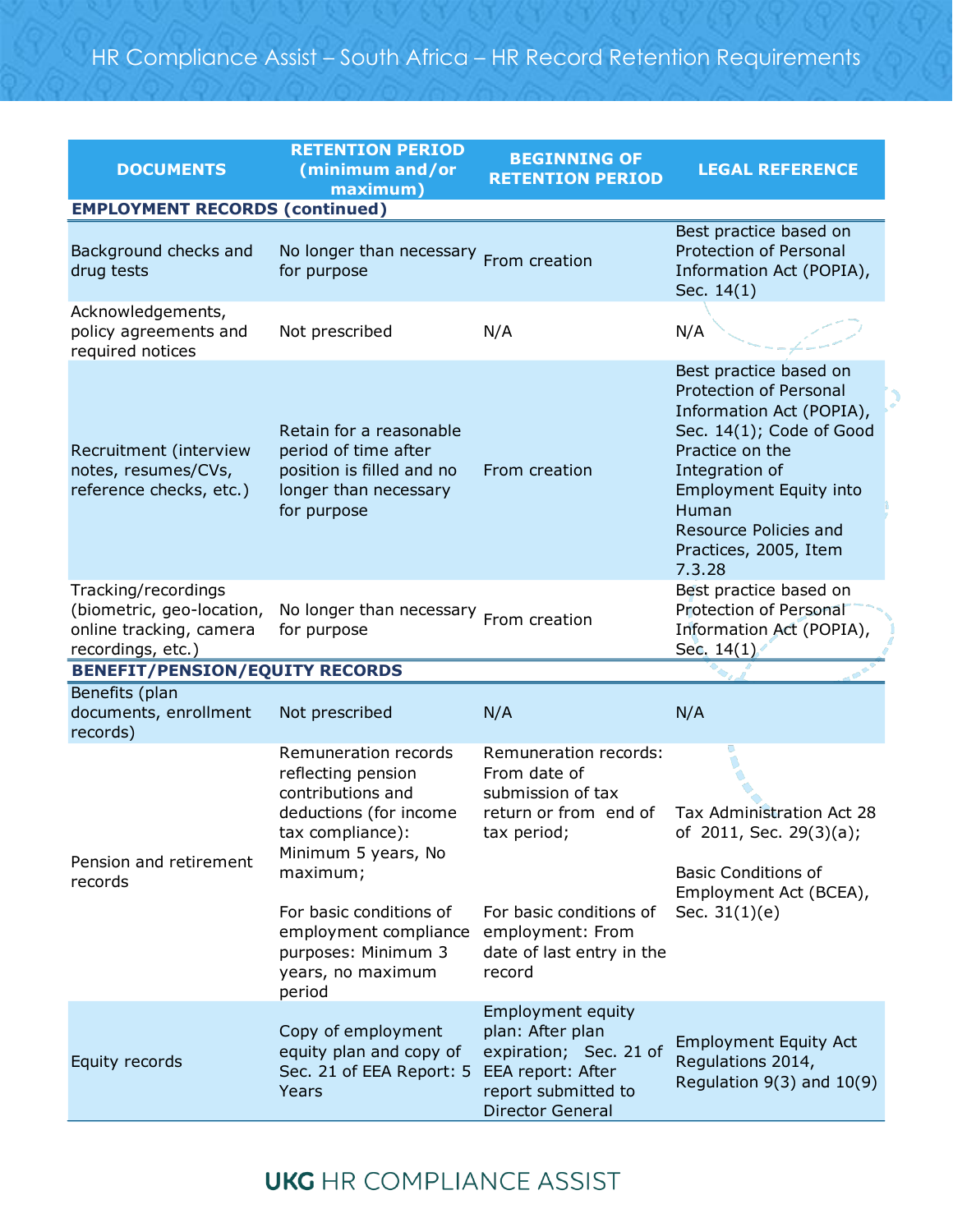| <b>DOCUMENTS</b>                          | <b>RETENTION PERIOD</b><br>(minimum and/or<br>maximum)                                                                                                                                                      | <b>BEGINNING OF</b><br><b>RETENTION PERIOD</b>                    | <b>LEGAL REFERENCE</b>                                                                                                                                                                                 |  |  |
|-------------------------------------------|-------------------------------------------------------------------------------------------------------------------------------------------------------------------------------------------------------------|-------------------------------------------------------------------|--------------------------------------------------------------------------------------------------------------------------------------------------------------------------------------------------------|--|--|
| <b>PAYROLL/WAGE/TAX RECORDS</b>           |                                                                                                                                                                                                             |                                                                   |                                                                                                                                                                                                        |  |  |
| Payroll and wage data<br>(payslips, etc.) | Minimum 3 years;<br>Register or Record of<br>Earnings (including<br>wages, hours worked,<br>overtime, and accident<br>book): Minimum 4 years,<br>Recommended practice<br>by Labour Department is<br>7 years | From date of last entry<br>in record                              | <b>Basic Conditions of</b><br>Employment Act (BCEA)<br>75, Sec. 31;                                                                                                                                    |  |  |
|                                           |                                                                                                                                                                                                             |                                                                   | No. 130 of 1993:<br>Compensation for<br>Occupational Injuries and<br>Diseases Act as amended<br>by Compensation for<br>Occupational Injuries and<br>Diseases Amendment Act,<br>No. 61 of 1997, Sec. 81 |  |  |
| Tax records                               | Minimum 5 years                                                                                                                                                                                             | From date of filing and<br>from end of tax period                 | The Income Tax Act of<br>1962, Fourth Schedule,<br>Sec. 14(1);<br>Tax Administration Act,<br>No. 28 of 2011, Ch. 4,<br>Returns and Records,<br>Sec. 29 (3)                                             |  |  |
| Miscellaneous 1                           | Income Differentials<br>(under Employment<br>Equity Act): 5 years                                                                                                                                           | After submitted to<br><b>Employment Conditions</b><br>Commission  | Employment Equity Act of<br>1998, Sec. 27;<br>2014 Regulations, Reg.<br>12(3)                                                                                                                          |  |  |
| <b>MEDICAL/SAFETY/LEAVE RECORDS</b>       |                                                                                                                                                                                                             |                                                                   |                                                                                                                                                                                                        |  |  |
| Leave (family, medical,<br>$etc.$ )       | No statutory retention<br>period, best practice 3<br>years                                                                                                                                                  | From termination                                                  | Best practice                                                                                                                                                                                          |  |  |
| Injury and illness incident<br>reports    | Minimum 3 years                                                                                                                                                                                             | From date of record                                               | General Administrative<br>Regulations 2003, Reg.<br>929;                                                                                                                                               |  |  |
|                                           |                                                                                                                                                                                                             |                                                                   | Occupational Health and<br>Safety Act (OHSA) Reg. 9                                                                                                                                                    |  |  |
|                                           | No statutory retention                                                                                                                                                                                      |                                                                   |                                                                                                                                                                                                        |  |  |
| <b>Medical records</b>                    | period, best practice 3<br>years;                                                                                                                                                                           | General: From<br>termination;                                     | Best practice; Code of<br>Good Practice on the<br>Integration of                                                                                                                                       |  |  |
|                                           | Medical, psychological<br>and similar assessments: and similar<br>Minimum 1 year (note,<br>these records are<br>generally prohibited)                                                                       | Medical, psychological<br>assessments: From<br>date of assessment | <b>Employment Equity into</b><br>Human<br>Resource Policies and<br>Practices, 2005, Item 10                                                                                                            |  |  |

**UKG** HR COMPLIANCE ASSIST

I